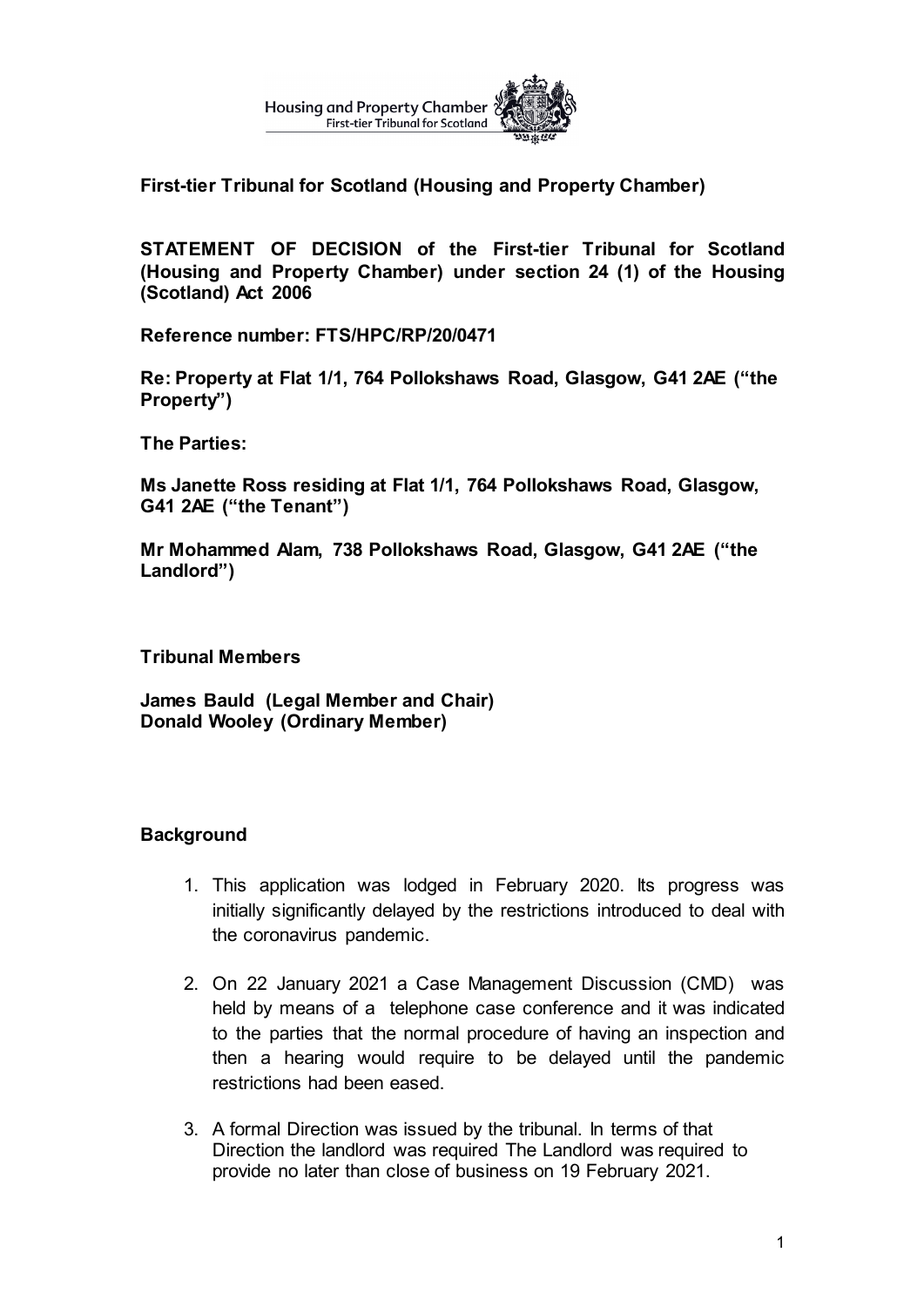- Valid and up to date Gas Safety certificate in respect of the property as required by the Gas Safety (Installation and Use) Regulations 1998
- Valid and up to date electrical inspection condition report (EICR) in respect of the property as required by sections 19A and 19B of the Housing (Scotland) Act 2006
- Any invoices/reports in connection with boiler repairs at the property since November 2019
- Evidence showing the installation of smoke detectors, heat detectors and carbon monoxide detectors within the property in compliance with the requirements set out in the Housing (Scotland) Acts 1987 and 2006 and all subsequent Scottish Government statutory guidelines.
	- 4. Arrangements were then made for an inspection to take place on 16 July 2021 with a hearing to be held on 30 July 2021. The inspection and hearing were cancelled on 15 July 2021 as the pre-inspection checks indicated that it would not be safe to proceed.
	- 5. The inspection was rearranged for 1 October 2021 with a hearing rescheduled for 8 October 2021. On 29 September 2021, the applicant's representative emailed the tribunal to indicate that the applicant suspected that she had contracted Covid and requested a postponement of the inspection and the hearing. The tribunal again took the view that it would not be safe to proceed with the inspection and the inspection and hearing were cancelled.
	- 6. A further inspection was rearranged to take place on 19 November 2021 with a hearing set to take place on 26 November 2021
	- 7. On 18 November 2021 the tribunal received an email from Lisa Doran, solicitor of Moir and Sweeney Litigation who indicated they were now acting for the applicant. Until that time the tribunal had understood that the applicant was represented by Miss Holly Sloey, solicitor from Govanhill Law Centre. Ms Doran advised the tribunal that the applicant was recovering from a recent stay in hospital and would not be fit to allow the inspection to proceed. A number of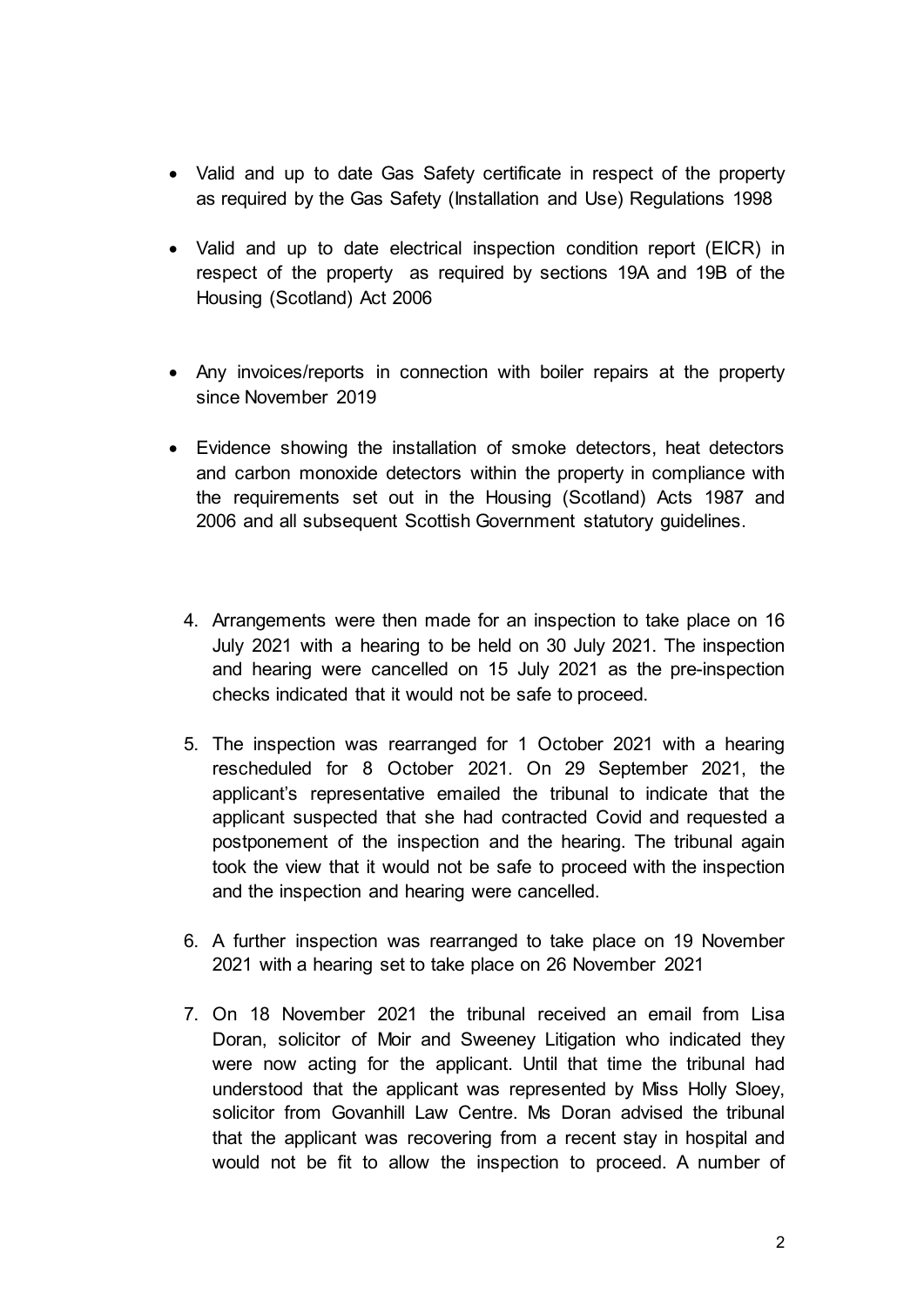telephone calls were then made between the tribunal administration staff and the solicitor and the applicant. It became clear that the applicant would not be in a position to allow access for the inspection. The tribunal made the decision to postpone the inspection schedule for 19 November 2021. The tribunal also decided to proceed on that date set for the hearing by holding a Case Management Discussion. Appropriate intimation was sent to all parties regarding this decision of the tribunal. The tribunal requested that the applicant provide information confirming that she had recently been treated in hospital.

- 8. By emails received on 25 November 2012, Ms Sloey provided letters from the applicant's GP and a discharge report from the Queen Elizabeth University Hospital. These documents were not disclosed to the respondent but the tribunal members had sight of them. The documents confirmed the applicant's position with regard to her health and her relative fitness to allow the inspection to take place on 19th November
- 9. The CMD proceeded on 26 November by telephone case conference. The applicant was personally present. The respondent was personally present. The applicant was also initially assisted by two separate solicitors, namely Mr Charlie Shearer from Moir and Sweeney and Miss Holly Sloey from Govanhill Law Centre. The tribunal clarified the reason why two solicitors were appearing on behalf of the applicant at the same hearing. After some discussion it was agreed that Miss Sloey would represent the applicant in this matter and Mr Shearer left the hearing.
- 10. A note was issued after the CMD .The tribunal noted that the issues which are still alleged to exist were as follows
	- The boiler is not functioning and needs replaced.
	- There is no hot water or heating in the property.
	- The property is damp.
	- The shower within the property does not work.
	- The bath within the property cannot be used.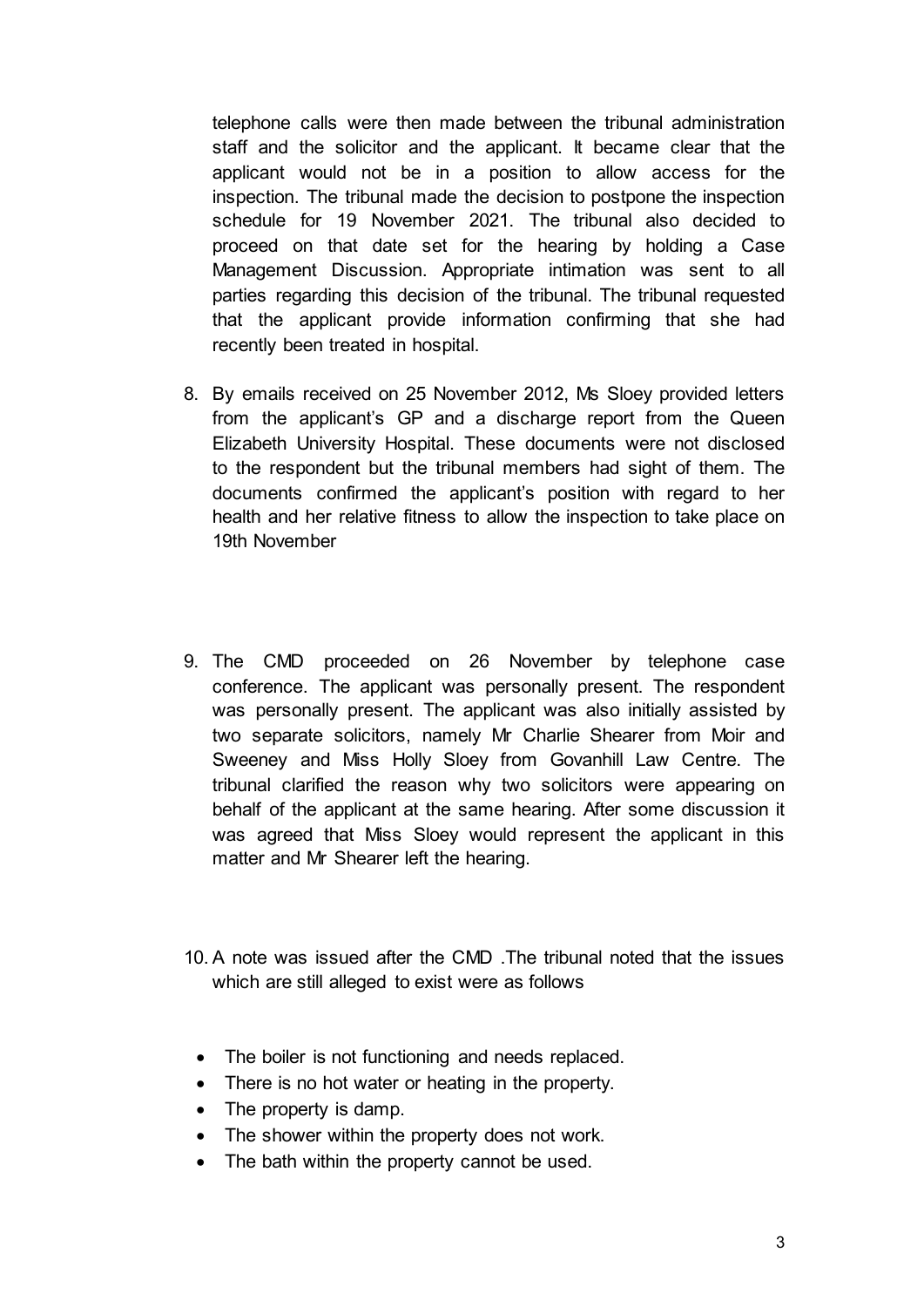- The toilet leaks when flushed.
- There is no extractor fan within the property.
- There are no smoke detectors or heat detectors in the property.
- There is inadequate insulation in in the property.
- The property does not meet the tolerable standard
- 11. The tribunal however determined that this matter should proceed and that a fresh date should be fixed for an inspection and a hearing. The tribunal indicated to the applicant and her representative that any further failure to allow the tribunal to have access for an inspection may have adverse consequences in respect of the future progress of the application. The tribunal drew the attention of the parties to the tribunal's procedural rules (The First-tier Tribunal for Scotland Housing and Property Chamber (Procedure) Rules of Procedure 2017 as amended) and in particular to rule 27 which would allow the tribunal to dismiss an application when an applicant has failed to cooperate with the tribunal to such an extent that the tribunal cannot deal with the proceedings justly and fairly.
- 12. The tribunal decided that an inspection and hearing would take place on 21 January 2022. Regrettably the inspection and hearing required to be cancelled owing to the unavailability of one of the tribunal members

## **Inspection and hearing 18 March 2022**

- 13. The tribunal inspected the property on 18 March 2022 and then held a hearing by telephone case conference
- 14. Both parties were in attendance at the inspection and the hearing
- 15. The following site observations, prepared by the tribunal's ordinary member, are a note of what the tribunal observed at the inspection dealing with each alleged item of disrepair contained within the application. In addition an "Inspection summary and schedule of photographs" prepared by the ordinary member is attached to this decision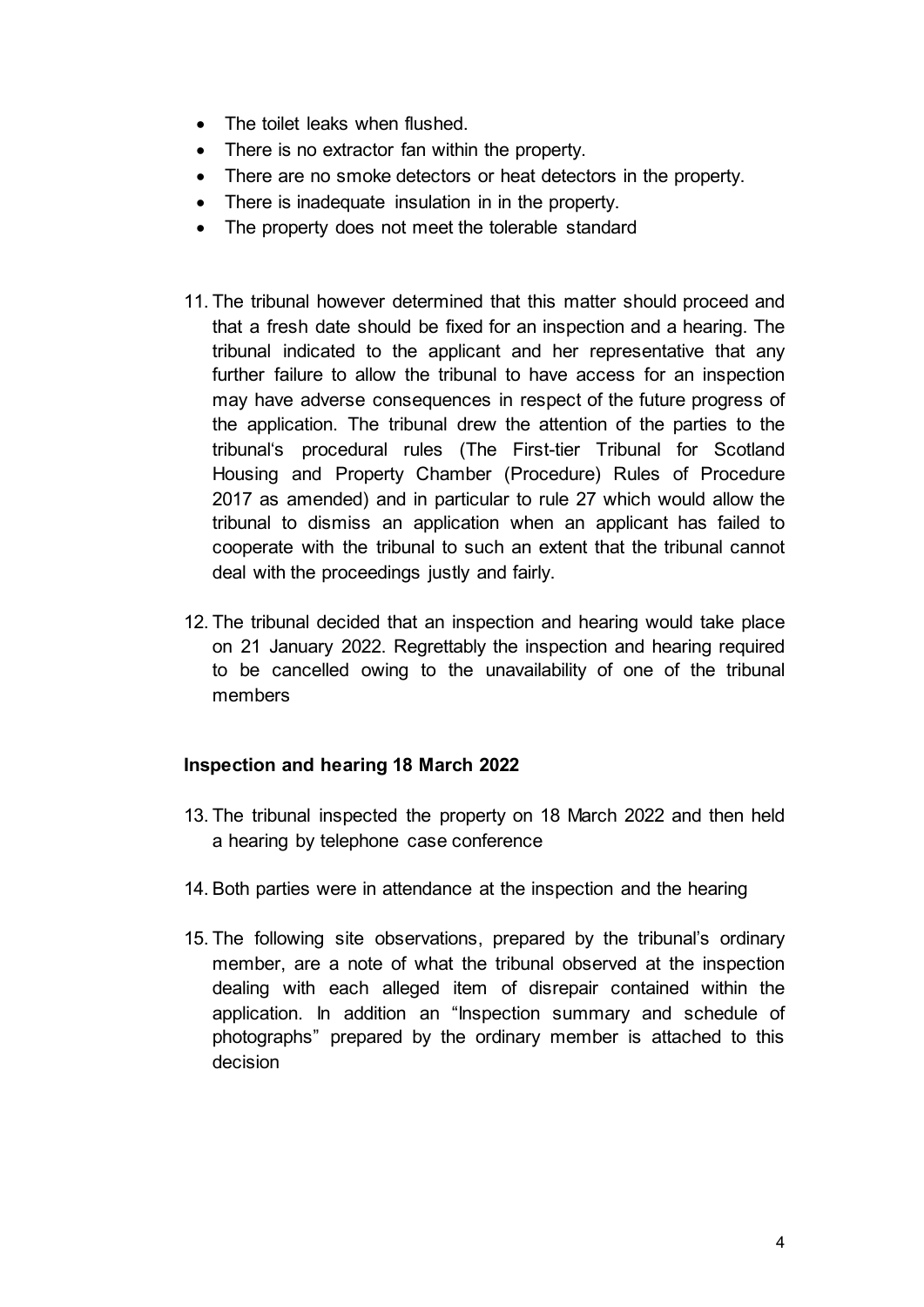# **Site Observations**

- 16. The property comprises a first floor self-contained, purpose built flat within a three storey tenement constructed around 1900. Access to the flat is taken via a shared common stairwell and close protected by a security door at ground floor level
- 17. The outer walls are of sandstone construction and the roof is pitched, clad with concrete tiles
- 18. The accommodation comprises living room, two bedrooms, dining kitchen and bathroom.
- 19. "The boiler is not working and needs replaced"

There is, within the kitchen, a wall mounted gas fired combination boiler. It is estimated to be in excess of 20 years in age. The boiler was not functioning during the inspection and there is no evidence of recent "testing" or maintenance having been undertaken. No current, valid satisfactory gas safety certificate is held by the tenant.

20. "There is no hot water or heating in the property"

The central heating system does not appear functional and no hot water is available at the bath, wash hand basin or sink unit. The wash hand basin within the bathroom is choked and was partially filled with water.

21. "The property is damp"

It was alleged that the kitchen wall close to and above the radiator, was damp. Readings taken with a moisture meter at the relevant areas failed to identify any significant damp. Behind and below the wash hand basin within the bathroom there is significant evidence of damp staining and moisture readings taken confirmed the presence of a high damp content. There is also damp behind and around the WC.

22. "The shower within the property does not work"

There is an electric "Triton 7" shower fitting above the bath. It appears old and there is no evidence of recent testing. The shower head is "lying/resting" on the rim of the bath and there is no functional shower screen.

23. The bath within the property cannot be used"

There does not appear to be any hot water supply to the bath.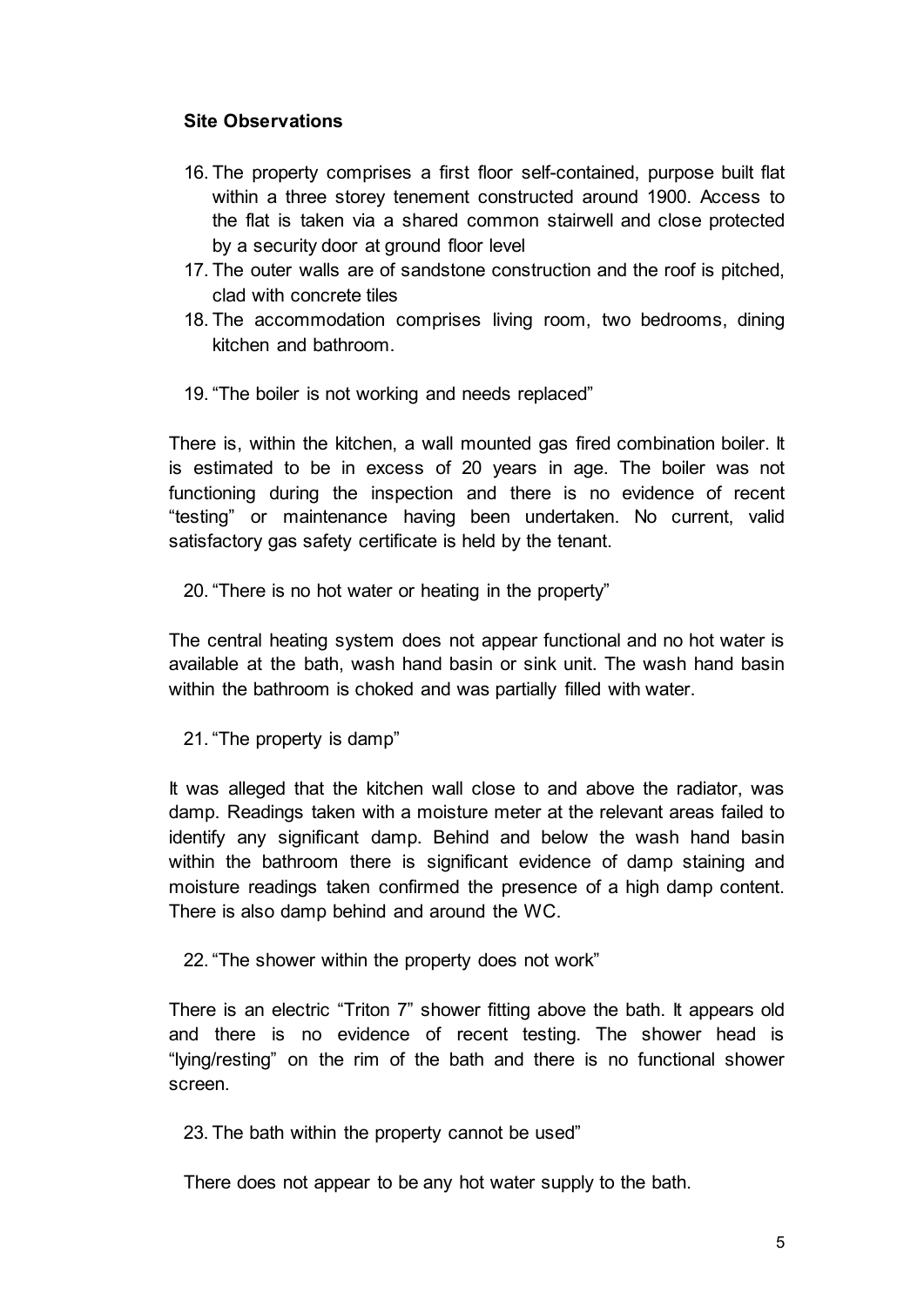## 24 "The toilet leaks when flushed"

The Tribunal tested the WC by flushing. It was clearly evident that there was water seeping from the joint in the waste disposal pipe at the rear.

25. "There is no extractor fan within the property"

There is within the bathroom a ceiling mounted electrical extractor fan. This was tested and was functioning during the inspection.

26. "There are no smoke detectors or heat detectors within the property"

Within the hall and kitchen there are ceiling mounted detectors which appear to be battery operated. At the kitchen the battery has been removed from the fitting. There is no smoke detector within the living room. The appliances are inadequate and not in accordance with current Scottish government guidelines as defined in the Housing (Scotland) Act 2006

## 27. "There is inadequate insulation in the property"

Historically the outer walls of the property, at both the front and rear elevations, have been strapped and relined in plasterboard, possibly as part of a previous repair or refurbishment. The Tribunal did not inspect behind the wall lining although, there is no evidence to suggest that the insulation is inadequate.

28. "The property does not meet the tolerable standard"

While the boiler remains defective there is no permanent supply of hot water to the kitchen sink, wash hand basin or bath

## **The hearing**

- 29. At the hearing the landlord was questioned by the tribunal with regard to the observations which had been made at the inspection
- 30. He indicated that in his view the boiler did not need replaced. He claimed that he held a gas safety certificate from February 2021 which certified that the boiler was safe and fit to use. He claimed that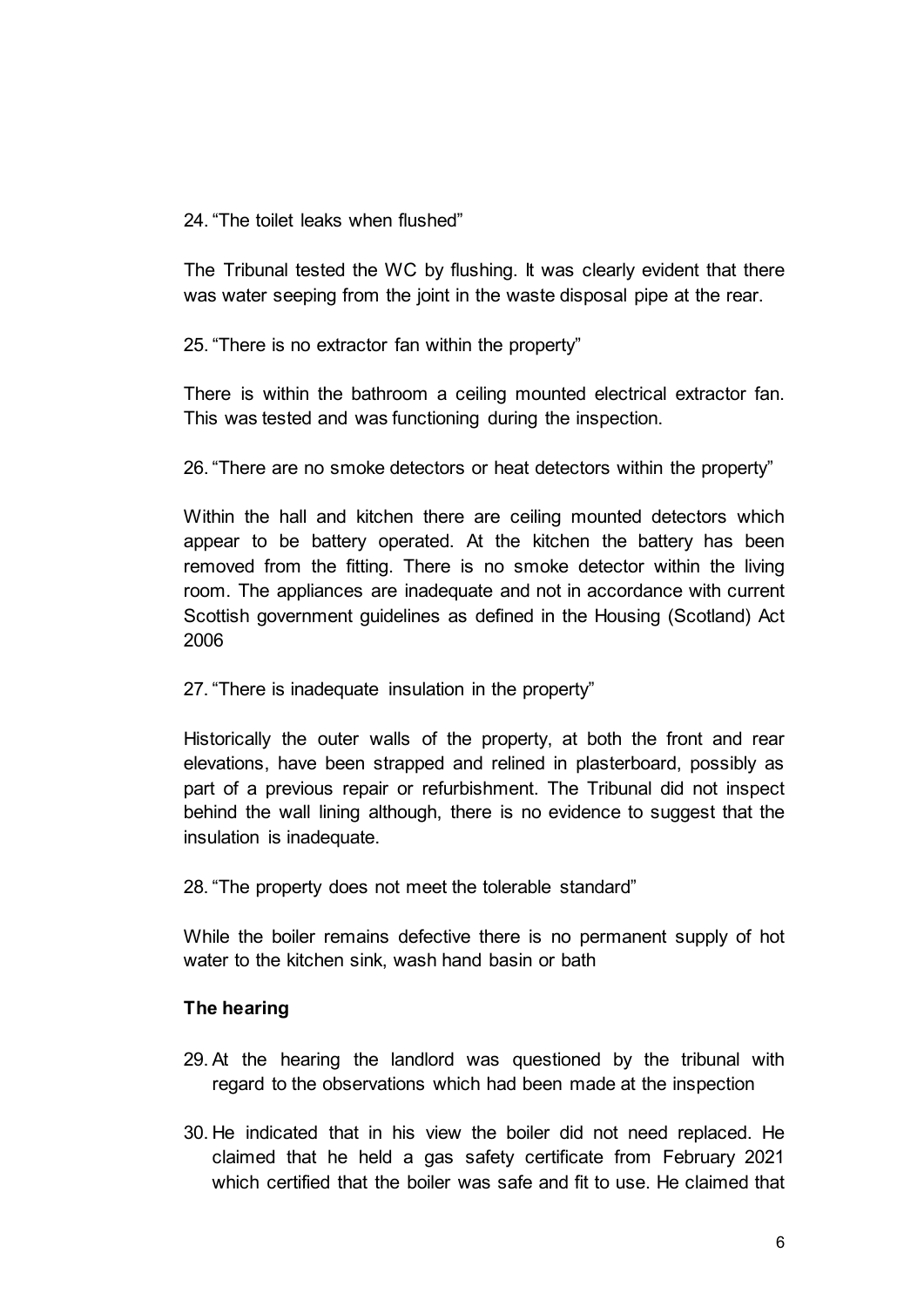repairs had been done and that the problem with the boiler was that the tenant did not have a gas supply. Every time she tries to use the boiler when there is no gas supply the boiler chokes and stops working. It then requires to be reset. If there was a gas supply to the boiler it would function properly at all times. The tribunal indicated to the landlord that during the inspection the tenant was able to light the gas cooker which indicated that there was a gas supply to the property.

- 31. The landlord also complained that he was unable to access the flat in order to carry out repairs. He indicated he did not have a contact telephone number for the tenant. He indicated over 12 appointments had been made to attend to carry out repairs at various times but access was not allowed.
- 32. He stated that in February this year the police gained access to the floor by forcing the door. Concerns have been raised with regard to the tenant's safety. She was given an option to move to another flat or return to the flat and she chose to return. The landlord had provided photographs to the tribunal which he Said showed the condition of the flat when the police had forced entry. The flat was in an appalling condition. It was impossible to carry out work within the flat owing to debris and rubbish strewn throughout the flat.
- 33. It was the landlord's position that the gas cooker within the flat belonged to the tenant although he claimed that he maintained it for the purposes of the gas safety check.
- 34. The tenant indicated that she has had no heating or hot water in the flat for the last five years. She has never refused to allow repairs to be carried out. She indicated the cooker did not belong to her. The cooker was in the flat when she first moved in.
- 35. The tenant accepted that access to the two bedrooms was limited by the amount of belongings stored within the bedrooms. She claimed these were items which had belonged to her late mother.
- 36. During the course of the hearing, the tribunal members were able to see a gas safety certificate which had been emailed to the tribunal by the landlord on the morning of the hearing. This was one of the items which the tribunal had directed the landlord to produce to them in the note issued by the tribunal after the case management discussion of 22 January 2021. The landlord has previously failed to comply with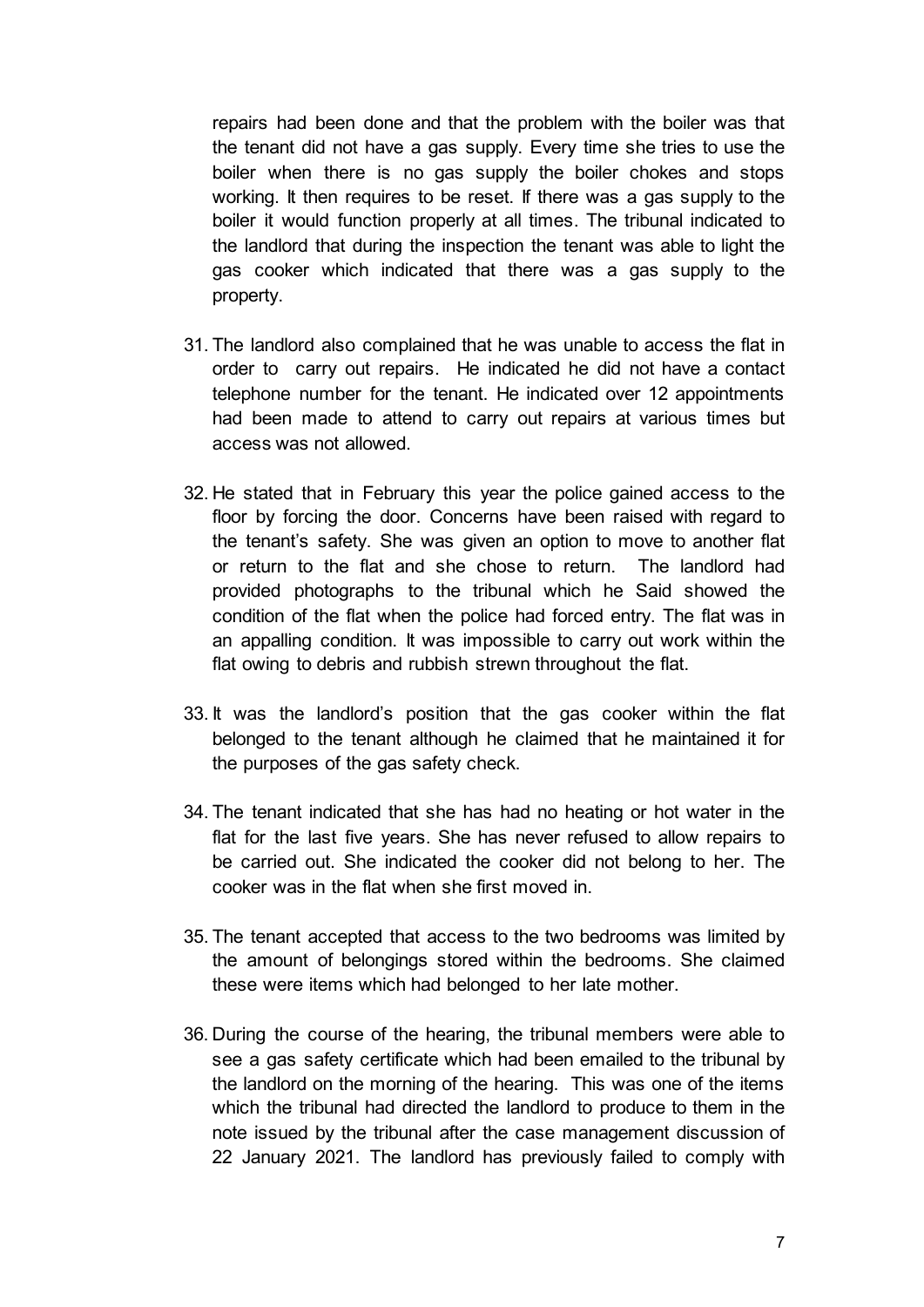any part of this direction and has still failed to produce the other items which were ordered by the tribunal in that direction.

- 37. The gas safety certificate is dated 23 February 2021 and appears to have been undertaken by a gas engineer called Mark Jackson. The details of the registered business are shown as PGS Ltd. The tribunal have been unable to locate either the engineer or the company in the Gas Safe register as at the date of the hearing.
- 38. The certificate indicates that the cooker and boiler were both safe to use. The tribunal notes that the certificate indicates that the boiler is in poor condition, that it has multiple faults and that the engineer advises that it is beyond economic repair. Given these comments the tribunal is somewhat surprised to note that the engineer regarded the boiler as safe to use and compliant with the relevant regulations.
- 39. In any event the certificate is now more than a year old and no up to date certificate has been produced. At the date of the inspection by the tribunal the boiler was clearly not working. In the tribunal's view it is almost certainly beyond repair
- 40. The landlord had no explanation for his failure to produce the other items required by the tribunal's previous direction including the electrical installation condition report.
- 41. In addition to the gas safety certificate, the landlord also produced what is claimed to be a report from "C McCraw property maintenance" indicating that they checked the boiler on 23 February 2021. They found no gas at the prepaid meter. The report indicates they fixed four leaks on the boiler, replaced the seals on the boiler, topped up the gas meter, conducted a test of the boiler and found it to be in working order. The report claims that the tenant was shown how to use the boiler and how to reset it for gas at the meter. This report is unsigned and nothing in the report indicates that this company are registered Gas Safe engineers
- 42. The landlord indicated that he is willing to produce the gas safety report, the electrical report and the other documents required by the tribunal. It was his position that the tenant was being deliberately evasive and non-cooperative and preventing access.
- 43. The tenant indicated to the tribunal that she would provide a contact number for the landlord and would allow access to contractors.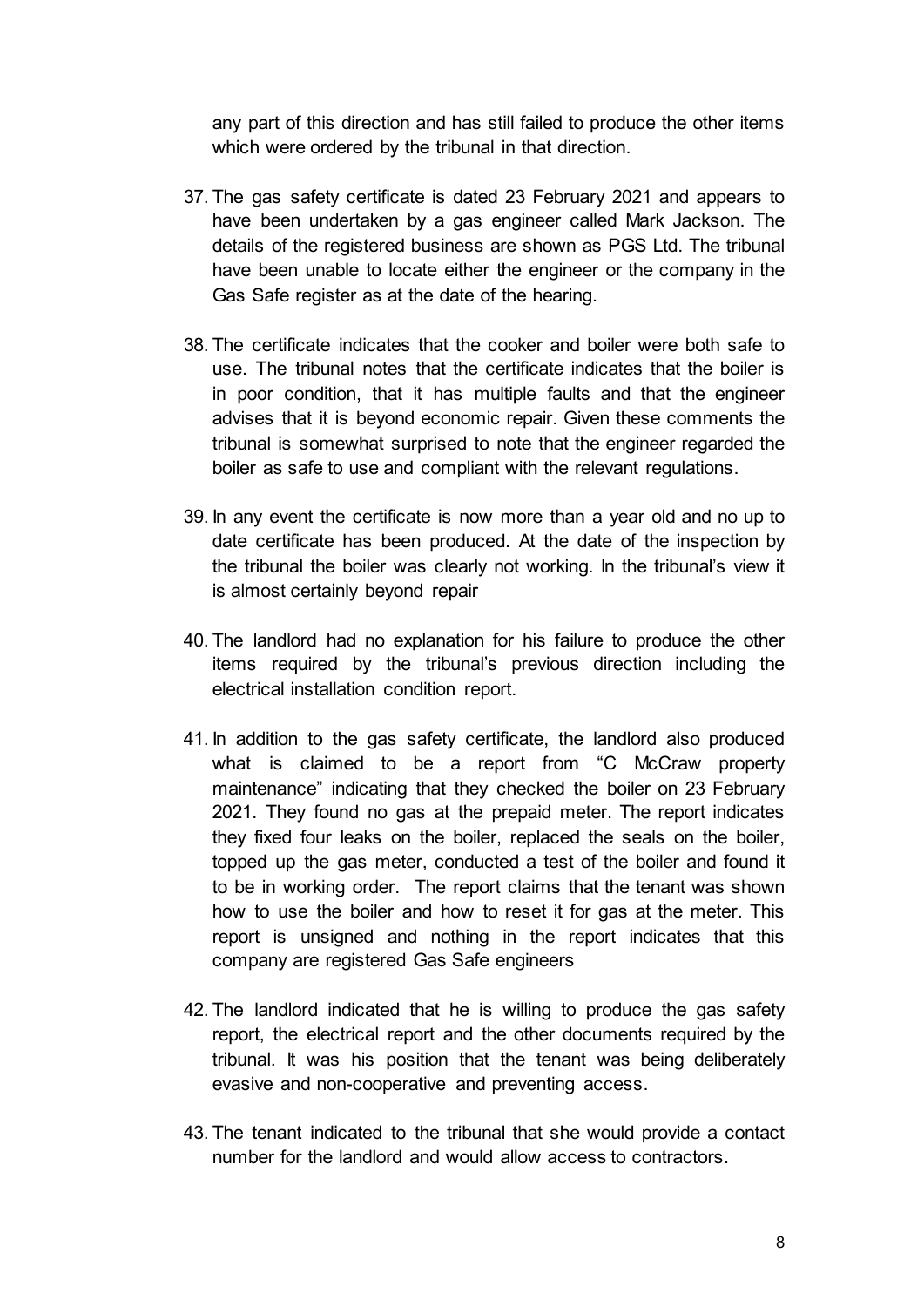44. The tenant then indicated that in her view the property needed a new boiler. She also indicated that the shower in the bathroom was not working and that the sink was blocked. There were substantial repairs required to this property. It was her position that she had not caused these faults by any negligence on her part.

## **Discussion and reasons for decision**

- 45. The tribunal carefully considered the evidence which had been obtained at the inspection and at the hearing.
- 46. The tribunal has no hesitation in deciding that this property does not meet the repairing standard set out in the legislation. It requires significant and major works to bring it up to standard. Indeed the property currently falls short of the tolerable standard set out in the Housing (Scotland) Act 1987. The Landlord has failed to comply with the duty imposed by Section 14 (1) (b) of the Housing (Scotland) Act 2006
- 47. The tribunal accordingly proposes to make a repairing standard enforcement order requiring the landlord to undertake a number of works
- 48. These works will include the requirement to instruct an appropriately qualified electrician to carry out a full inspection of the electrical installations and apparatus throughout the property and to produce an appropriate electrical installation condition report to the tribunal.
- 49. The order will also require that the landlord instructs a Gas Safe registered engineer to undertake a full inspection of all gas fittings and appliances and to repair and renew any parts which are identified within that report as requiring repair or replacement. The landlord will require to provide a gas safety certificate to the tribunal which meets the current standards.
- 50. The tribunal will also require the landlord Instruct a suitably qualified contractor to inspect the areas of damp in the bathroom, to identify the source of the damp and to complete all necessary repairs to ensure the property is dry. The tribunal will also require repairs to the WC to ensure it does not leak when flushed.
- 51. The Tribunal will require that the landlord installs smoke alarms within the living room and hall together with a heat detector in the